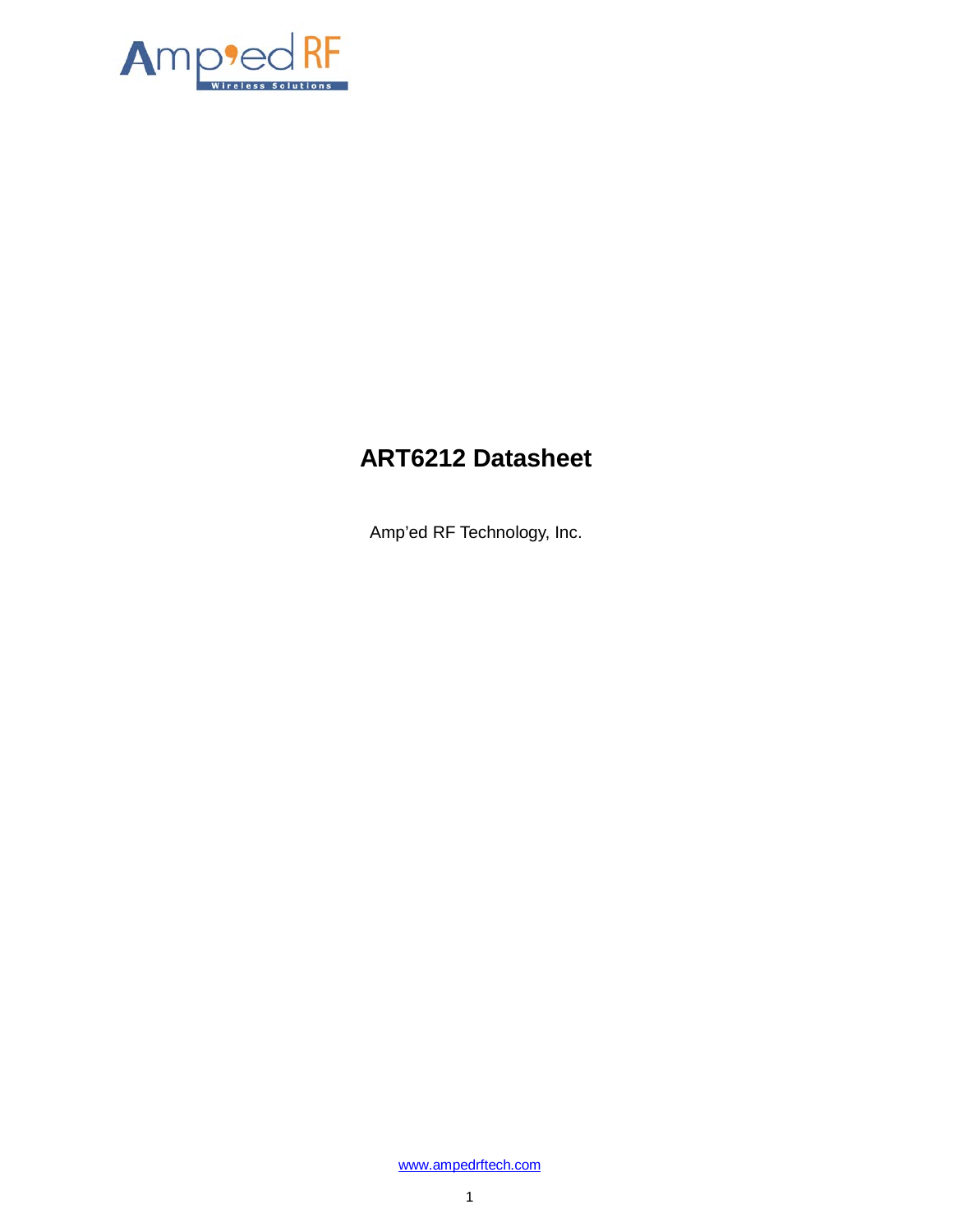

## **ART6212 Product Specification**

**WIFI** Bluetooth<sup>®</sup>



12 mm x 12 mm x 2.4 mm

#### **Description**

Amp'ed RF Tech presents the ART6212 Wi-Fi & BLE combo module: 802.11 abgn/BLEv4.2. The ART6212 is a small footprint low cost RF module intended to help customers shorten product development cycles and reduce cost.

Fully compatible with our AmpedUP embedded protocol stack, the ART6212 may be matched with many Host MCU chipsets. Additionally, Linux and Android OS drivers are available.

The ART6212 is offered in WiFi/BLE combo, WiFi only, and BLE only configurations.

## **Features**

## **WLAN**

- 802.11a/b/g/n, 802.11d, 802.11r
- Dual Band: 2.4GHz and 5GHz
- Output Power, +21.5dBm
- Interface, SDIO 2.0, SPI
- Wi-Fi Direct (concurrent)
- Wi-Fi Protected Setup
- Soft Access Point
- Hotspot 2.0
- Security: WPA1/WPA2, AES, WEP

#### **Bluetooth**

• Bluetooth BLE 4.2

#### **Hardware**

- Serial interfaces: UART, SDIO
- RoHS conformance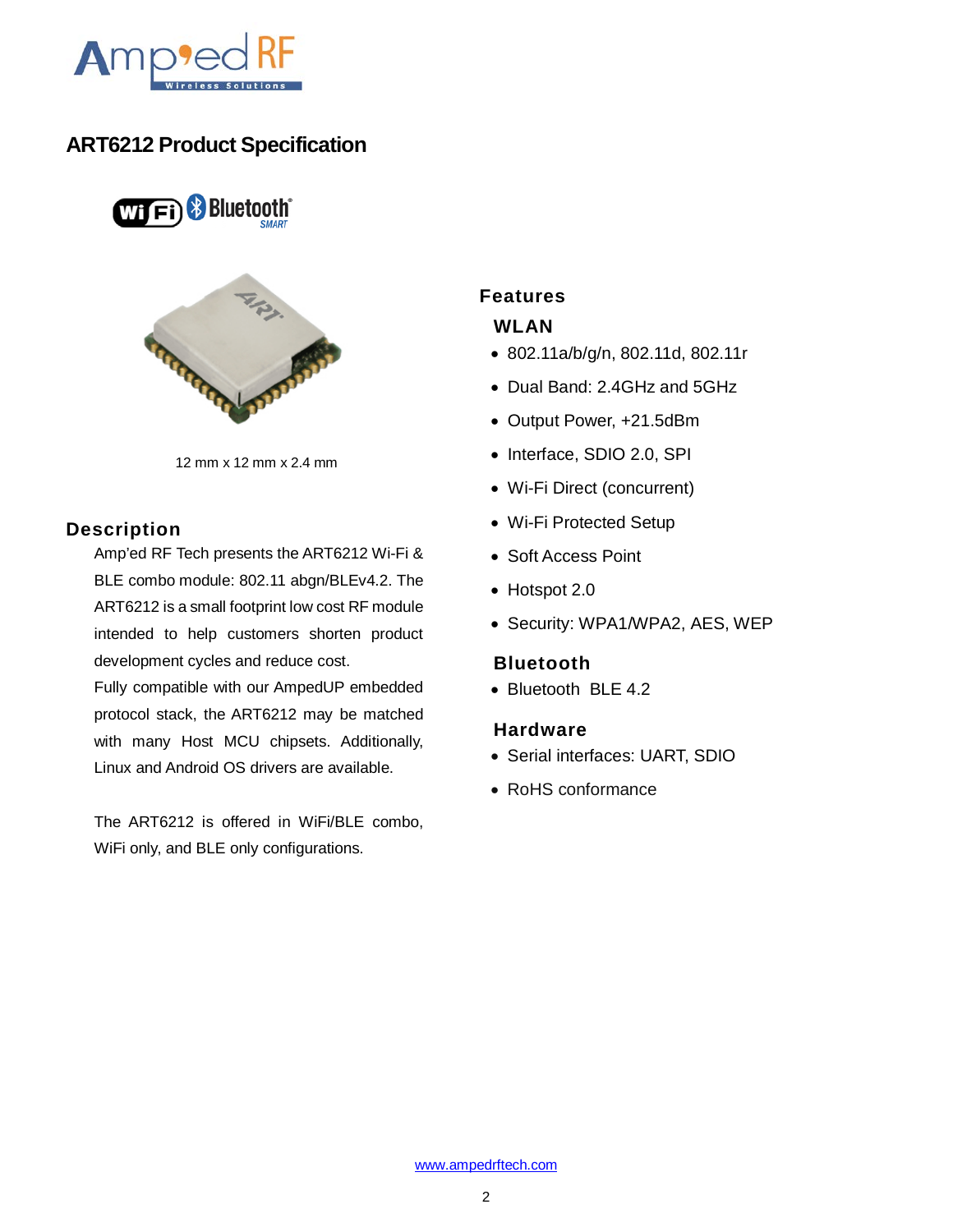

# Contents<sub>K1]</sub>

| 1.           |  |
|--------------|--|
| 1.1.         |  |
| 1.2.         |  |
| 1.3.         |  |
| 1.4.         |  |
| 1.5.<br>1.6. |  |
| 2.           |  |
| 2.1.         |  |
| 3.           |  |
| 4.           |  |
| 4.1.<br>4.2. |  |
| 5.           |  |
| 5.1.         |  |
| 6.           |  |
| 7.           |  |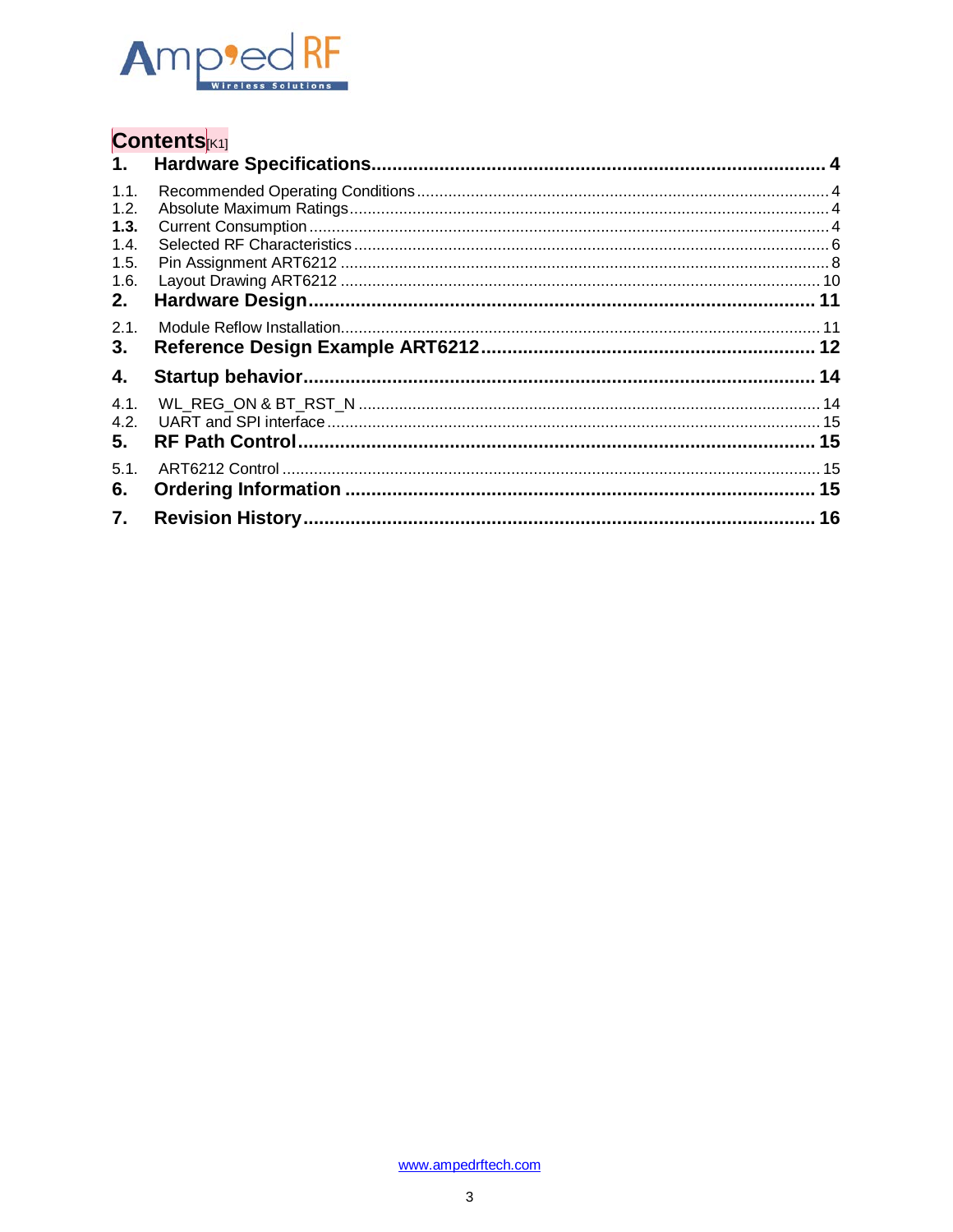

## <span id="page-3-0"></span>**1. Hardware Specifications**

<span id="page-3-1"></span>General Conditions (VIN= 3.6V and 25°C)

1.1. Recommended Operating Conditions

| Rating                            | <b>Min</b> | <b>Typical</b> | <b>Max</b> | <b>Unit</b> |
|-----------------------------------|------------|----------------|------------|-------------|
| Operating Temperature Range       | $-40$      |                | 85         | °C          |
| Supply Voltage V <sub>IN</sub>    | 2.3        | 3.6            | 4.8        | Volts       |
| Supply Voltage V <sub>VDDIO</sub> | 1.7        | 3.3            | 3.6        | Volts       |
| Signal Pin Voltage                |            | 1.8            |            | Volts       |
| <b>RF</b> Frequency               | 2400       | -              | 2483.5     | <b>MHz</b>  |

## <span id="page-3-2"></span>1.2. Absolute Maximum Ratings

| Rating                          | <b>Min</b> | <b>Typical</b> | Max    | <b>Unit</b> |
|---------------------------------|------------|----------------|--------|-------------|
| Storage temperature range       | $-55$      |                | $+150$ | °C          |
| Supply voltage V <sub>IN</sub>  | $-0.3$     |                | $+4.8$ | Volts       |
| I/O pin voltage V <sub>IO</sub> | $-0.3$     |                | $+3.6$ | Volts       |
| RF input power                  |            |                | -5     | dBm         |

## <span id="page-3-3"></span>**1.3.** Current Consumption

| <b>Modes (WLAN Max Power Consumption)</b>                                                                        | Ava    | Unit |
|------------------------------------------------------------------------------------------------------------------|--------|------|
| $VBAT=3.6V$                                                                                                      |        |      |
| Complete Power Down (WL REG ON low)                                                                              | 17     | μA   |
| Sleep                                                                                                            | 101    | μA   |
| Power save (beacon period including DTIM 100ms, beacon length 1ms)<br>-proprietary power saving features enabled | 0.77   | mA   |
| $RX$ (idle, $2.4GHz$ )                                                                                           | 64.07  | mA   |
| RX (active, 2.4GHz, OFDM)                                                                                        | 67.87  | mA   |
| TX (active, 2.4GHz, OFDM), 15.5dBm @RF port                                                                      | 242.67 | mA   |
| TX (active, 2.4GHz, OFDM), 20.5dBm @RF port                                                                      | 338.67 | mA   |
| TX (active, 2.4GHz, OFDM), 19.0dBm @RF port                                                                      | 285.67 | mA   |
| Video streaming; the device is receiving 2.0 Mbps of data using legacy<br>PSM mode (for example, MPEG-4@2Mbps)   | 13.31  | mA   |
| Ipeak: system maximum peak current draw                                                                          | 378    | mA   |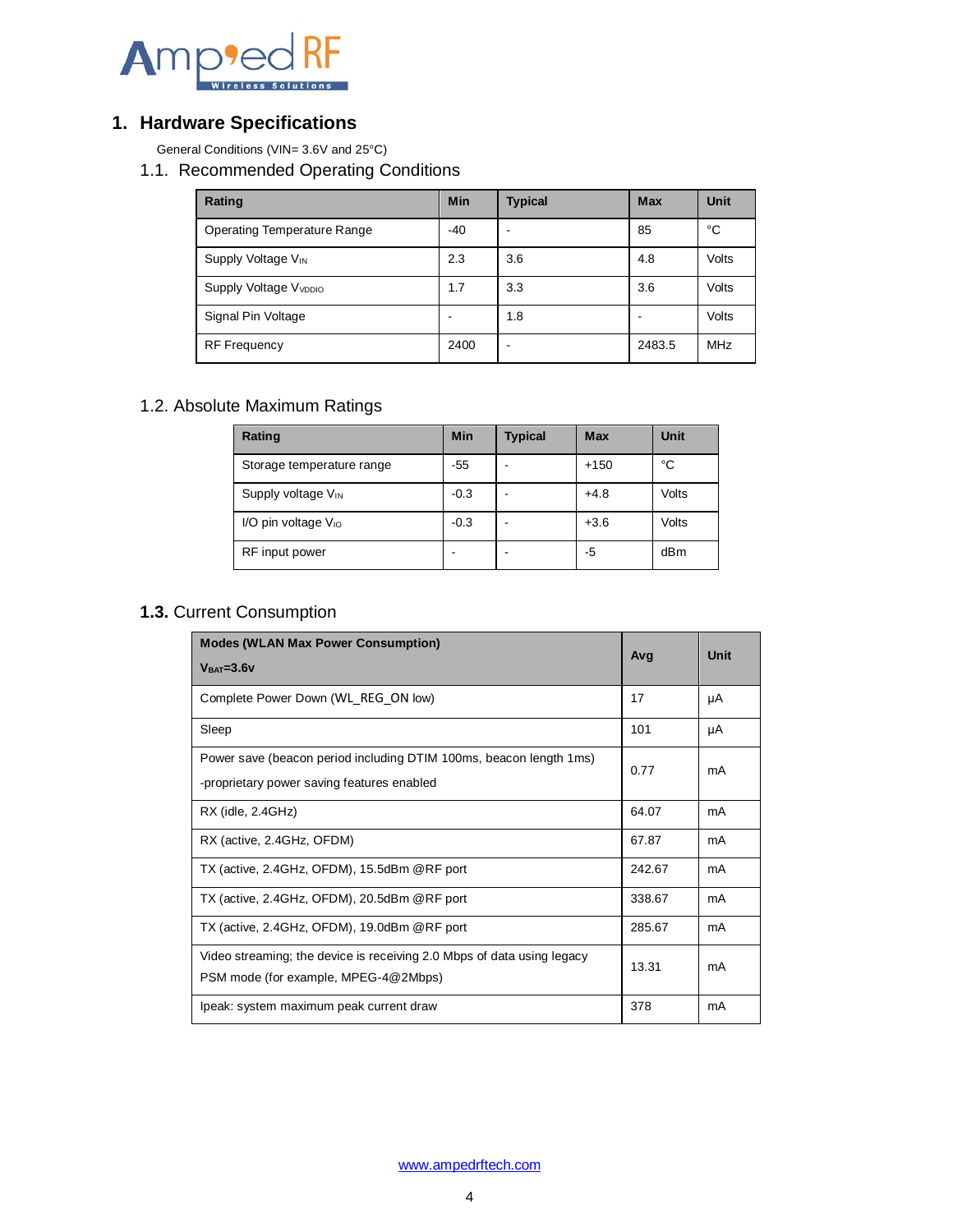

| <b>Modes (Bluetooth Typical Power Consumption)</b>                         | Avg | Unit |
|----------------------------------------------------------------------------|-----|------|
| System reset mode                                                          | 0.1 | μA   |
| System deep sleep mode                                                     | 24  | μA   |
| Advertising (nonconnectable) (Interval: 1.28s; Data: 15; bytes 3 channels) | 150 | μA   |
| Advertising (discoverable) (Interval: 1.28 s;Data: 15 bytes;3 channels)    | 180 | μA   |
| Scanning (Interval: 1.28 s; Window: 11.25 ms; Single frequency per window) | TBD | μA   |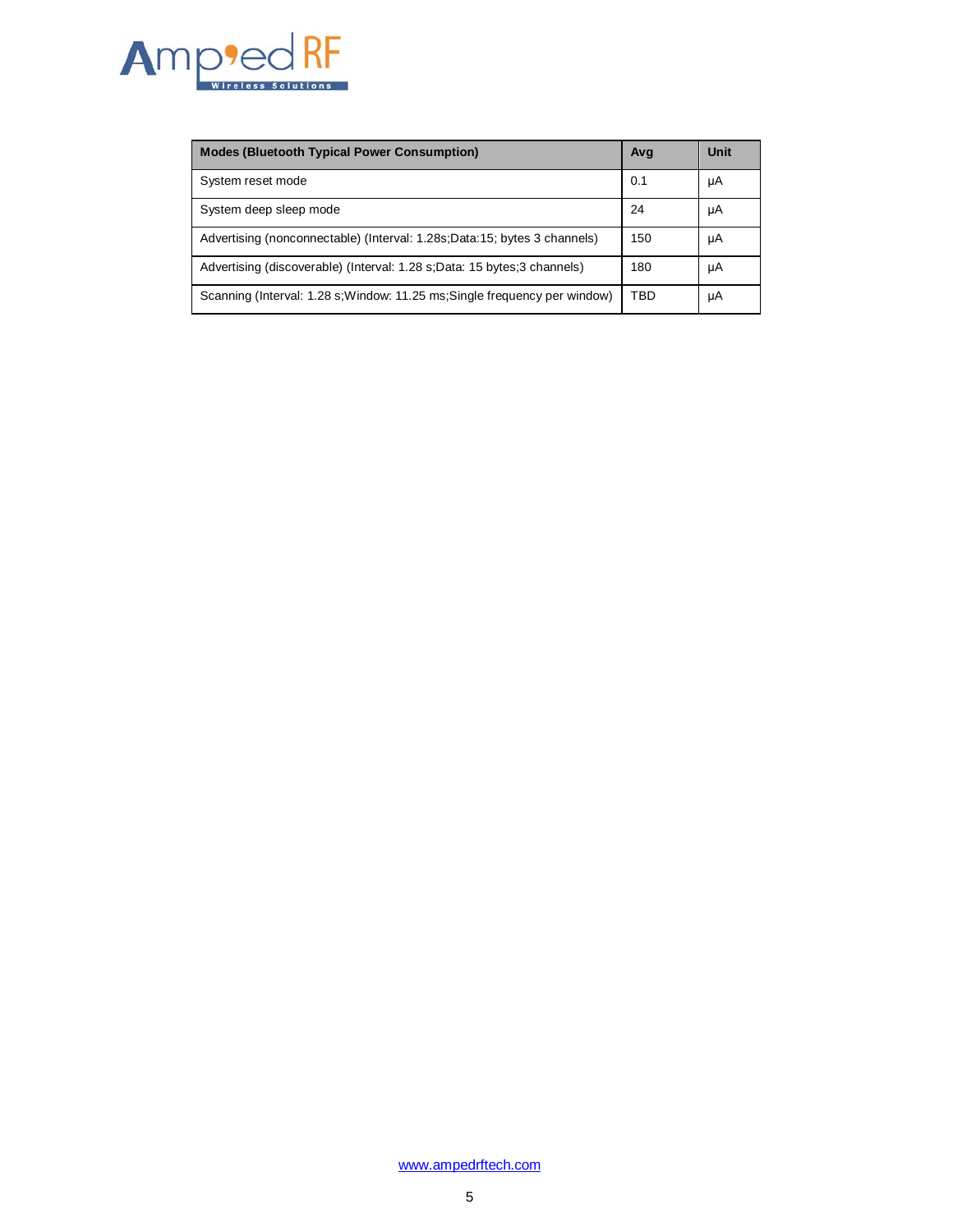

## <span id="page-5-0"></span>1.4. Selected RF Characteristics

| <b>Parameters</b>       | <b>Conditions</b>          | <b>Typical</b> | <b>Unit</b>     |  |  |  |
|-------------------------|----------------------------|----------------|-----------------|--|--|--|
| Antenna load            |                            | 50             | ohm             |  |  |  |
| <b>Wi-Fi Receiver</b>   |                            |                |                 |  |  |  |
| Sensitivity             | DSSS 1Mbps@FER<8%          |                | dB <sub>m</sub> |  |  |  |
| Sensitivity             | DSSS 2Mbps@FER<8%          | -95            | dB <sub>m</sub> |  |  |  |
| Sensitivity             | CCK 5.5Mbps@FER<8%         | -93            | dB <sub>m</sub> |  |  |  |
| Sensitivity             | CCK 11Mbps@FER<8%          | -91            | dBm             |  |  |  |
| Sensitivity             | BPSK 6Mbps@PER<10%         | $-93.5$        | dB <sub>m</sub> |  |  |  |
| Sensitivity             | BPSK 9Mbps@PER<10%         | $-91.5$        | dB <sub>m</sub> |  |  |  |
| Sensitivity             | QPSK 12Mbps@PER<10%        | $-90.5$        | dB <sub>m</sub> |  |  |  |
| Sensitivity             | QPSK 18Mbps@PER<10%        | -88            | dB <sub>m</sub> |  |  |  |
| Sensitivity             | 16QAM 24Mbps@PER<10%       | -85            | dBm             |  |  |  |
| Sensitivity             | 16QAM 36Mbps@PER<10%       | -82            | dBm             |  |  |  |
| Sensitivity             | 64QAM 48Mbps@PER<10%       | $-78$          | dB <sub>m</sub> |  |  |  |
| Sensitivity             | 64QAM 54Mbps@PER<10%       | $-76.5$        | dB <sub>m</sub> |  |  |  |
| Sensitivity             | BPSK 6.5Mbps@PER<10%       | $-92$          | dB <sub>m</sub> |  |  |  |
| Sensitivity             | QPSK 13Mbps@PER<10%        | -89            | dB <sub>m</sub> |  |  |  |
| Sensitivity             | QPSK 19.5Mbps@PER<10%      | $-86.5$        | dB <sub>m</sub> |  |  |  |
| Sensitivity             | 16QAM 26Mbps@PER<10%       | -84            | dBm             |  |  |  |
| Sensitivity             | 16 QAM 39Mbps@PER<10%      | $-80.5$        | dB <sub>m</sub> |  |  |  |
| Sensitivity             | 64QAM 52Mbps@PER<10%       | $-76.5$        | dB <sub>m</sub> |  |  |  |
| Sensitivity             | 64QAM 58.5Mbps@PER<10%     | $-74.5$        | dB <sub>m</sub> |  |  |  |
| Sensitivity             | 64QAM 65Mbps@PER<10%       | $-73$          | dBm             |  |  |  |
| Wi-Fi Receiver 5GHz 11n |                            |                |                 |  |  |  |
| Sensitivity             | BPSK 6.5Mbps@PER<10%,Nss=1 | -91            | dBm             |  |  |  |
| Sensitivity             | QPSK 13Mbps@PER<10%, Nss=1 | -88            | dBm             |  |  |  |
| Sensitivity             | 16QAM 26MbpsPER<10%,Nss=1  | -83            | dBm             |  |  |  |
| Sensitivity             | 64QAM 65MbpsPER<10%,Nss=1  | $-72.5$        | dBm             |  |  |  |
| Wi-Fi Transmitter       |                            |                |                 |  |  |  |
| Output Power            | 802.11b/g DSSS/CCK         | 21.25          | dBm             |  |  |  |
| <b>Output Power</b>     | 802.11b/g BPSK 1/2         | 21.25          | dBm             |  |  |  |
| Output Power            | 802.11b/g BPSK 3/4         | 21.25          | dBm             |  |  |  |
| Output Power            | 802.11b/g QPSK 1/2         | 21.25          | dBm             |  |  |  |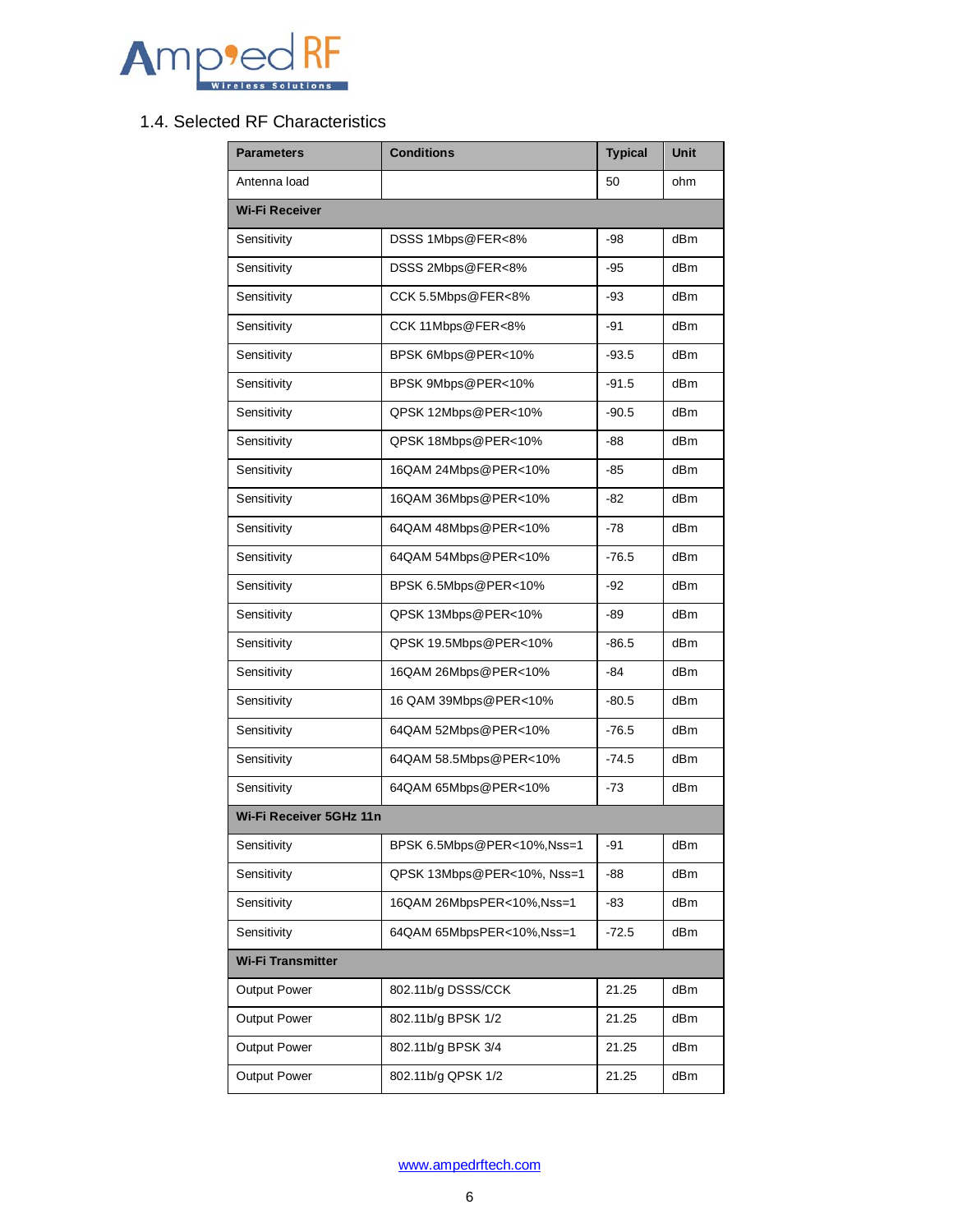

| Output Power                 | 802.11b/g QPSK 3/4  | 21.25          | dB <sub>m</sub> |
|------------------------------|---------------------|----------------|-----------------|
| <b>Output Power</b>          | 802.11b/g 16QAM 1/2 | 21.25          | dBm             |
| <b>Output Power</b>          | 802.11b/g 16QAM 3/4 | 20.25          | dBm             |
| <b>Output Power</b>          | 802.11b/g 64QAM 2/3 | 19.25          | dBm             |
| <b>Output Power</b>          | 802.11b/g 64QAM 3/4 | 18.25          | dBm             |
| <b>Output Power</b>          | 802.11n MCS-0       | 21.25          | dBm             |
| <b>Output Power</b>          | 802.11n MCS-1       | 21.25          | dB <sub>m</sub> |
| <b>Output Power</b>          | 802.11n MCS-2       | 21.25          | dBm             |
| <b>Output Power</b>          | 802.11n MCS-3       | 21.25          | dBm             |
| <b>Output Power</b>          | 802.11n MCS-4       | 20.25          | dBm             |
| <b>Output Power</b>          | 802.11n MCS-5       | 19.25          | dBm             |
| <b>Output Power</b>          | 802.11n MCS-6       | 18.25          | dBm             |
| <b>Output Power</b>          | 802.11n MCS-7       | 17.00          | dBm             |
|                              |                     |                |                 |
| Wi-Fi Transmitter 5GHz, 11n  |                     |                |                 |
| Output Power                 | 802.11n MCS-0       | 19.5           | dBm             |
| <b>Output Power</b>          | 802.11n MCS-7       | 14.5           | dBm             |
| <b>Bluetooth Transmitter</b> |                     |                |                 |
|                              |                     | 2400~24        |                 |
| Frequency range              |                     | 83.5           | <b>MHz</b>      |
| Maximum output power         |                     | $\overline{2}$ | dB <sub>m</sub> |
| Minimum output power         |                     | $-21$          | dBm             |
| Minimum output power         |                     |                |                 |
| in advertising mode          |                     | $-4$           | dBm             |
| Output power accuracy        |                     | $\overline{2}$ | dB              |
| <b>Bluetooth Receiver</b>    |                     |                |                 |
| Receiver sensitivity         | BER < .001          | -93            | dB <sub>m</sub> |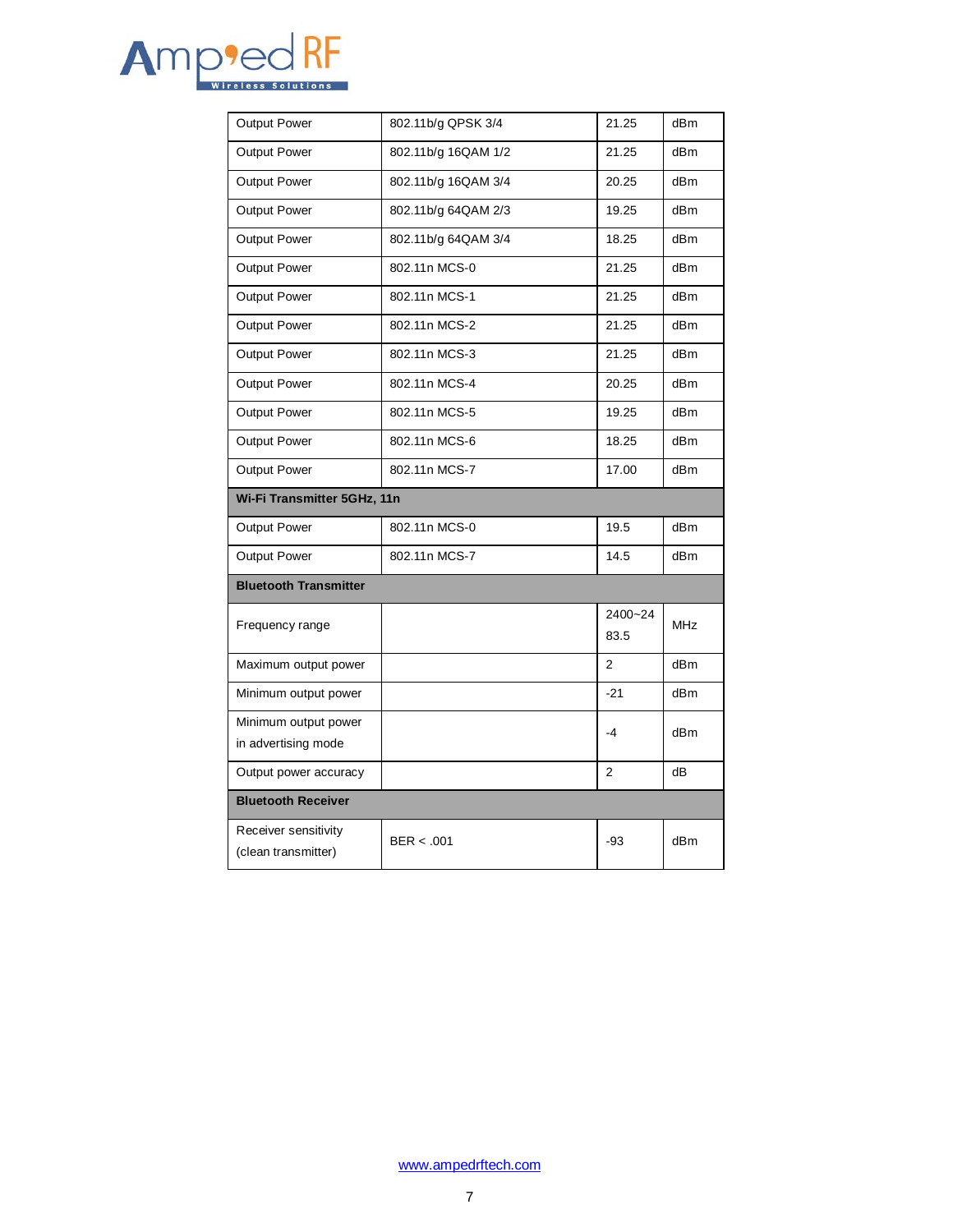

## <span id="page-7-0"></span>1.5. Pin Assignment ART6212

| <b>Name</b>              | <b>Type</b>              | Pin#           | <b>Description</b>                       | <b>ALT Function</b> | <b>Typ Voltage</b> |
|--------------------------|--------------------------|----------------|------------------------------------------|---------------------|--------------------|
| <b>Power and Ground</b>  |                          |                |                                          |                     |                    |
| <b>VIN</b>               |                          | 9              | <b>VIN</b>                               |                     | 3.6v               |
| <b>GND</b>               |                          | 20             | <b>GND</b>                               |                     |                    |
| VIN_LDO_OUT              |                          | 21             | Internal Buck voltage generation pin     |                     |                    |
| <b>VDDIO</b>             |                          | 22             | I/O Voltage supply input                 |                     |                    |
| VIN_LDO                  |                          | 23             | Internal Buck voltage generation pin     |                     |                    |
| VDD_1V8                  |                          | 29             | 1.8V power supply input (optional)       |                     | 1.8v               |
| <b>Control</b>           |                          |                |                                          |                     |                    |
| BT_RST_N                 | $\mathbf{I}$             | 34             | <b>BT Reset input</b>                    |                     | 3.3v               |
| WL_REG_ON                | $\mathbf{I}$             | 12             | Internal regulators power enable/disable |                     |                    |
| BT_WAKE                  | $\mathbf{I}$             | 6              | HOST wake-up Bluetooth device            |                     |                    |
| BT_HOST_WAKE             | O                        | $\overline{7}$ | Bluetooth device to wake-up HOST         |                     |                    |
| WL_HOST_WAKE             | $\circ$                  | 13             | WLAN to wake-up HOST                     |                     |                    |
| FEM_CTRL_1               | $\mathbf{I}$             | 39             | Function control of antenna switch       |                     |                    |
| FEM_CTRL_2               | $\mathbf{I}$             | 40             | Function control of antenna switch       |                     |                    |
| <b>Clock</b>             |                          |                |                                          |                     |                    |
| <b>LPO</b>               | $\overline{\phantom{a}}$ | 24             | low power clock 32.768KHz                |                     | 3.3v               |
| 26M XTAL_IN              | $\mathbf{I}$             | 10             | 26MHz Crystal input                      |                     |                    |
| 26M XTAL_OUT             | O                        | 11             | 26MHz Crystal output                     |                     |                    |
| 32k XTAL_IN              | $\mathbf{I}$             | 37             | 32KHz Crystal input                      |                     |                    |
| 32k XTAL_OUT             | O                        | 38             | 32KHz Crystal output                     |                     |                    |
| <b>UART</b> Interface    |                          |                |                                          |                     |                    |
| <b>RXD</b>               | $\mathbf{I}$             | 42             | Receive data                             |                     | 3.3v               |
| <b>TXD</b>               | $\circ$                  | 43             | Transmit data                            |                     | 3.3v               |
| <b>RTS</b>               | $\circ$                  | 41             | Request to send (active low)             |                     | 3.3v               |
| <b>CTS</b>               | $\mathsf{L}$             | 44             | Clear to send (active low)               |                     | 3.3v               |
| <b>Digital Interface</b> |                          |                |                                          |                     |                    |
| SDIO [0]                 | I/O                      | 16             | SDIO CMD                                 | SPI DI              | 3.3v               |
| <b>SDIO</b> [1]          | I/O                      | 18             | SDIO DATA0                               | SPI DO              | 3.3v               |
| <b>SDIO [2]</b>          | I/O                      | 19             | SDIO DATA1                               | SPI INT             | 3.3v               |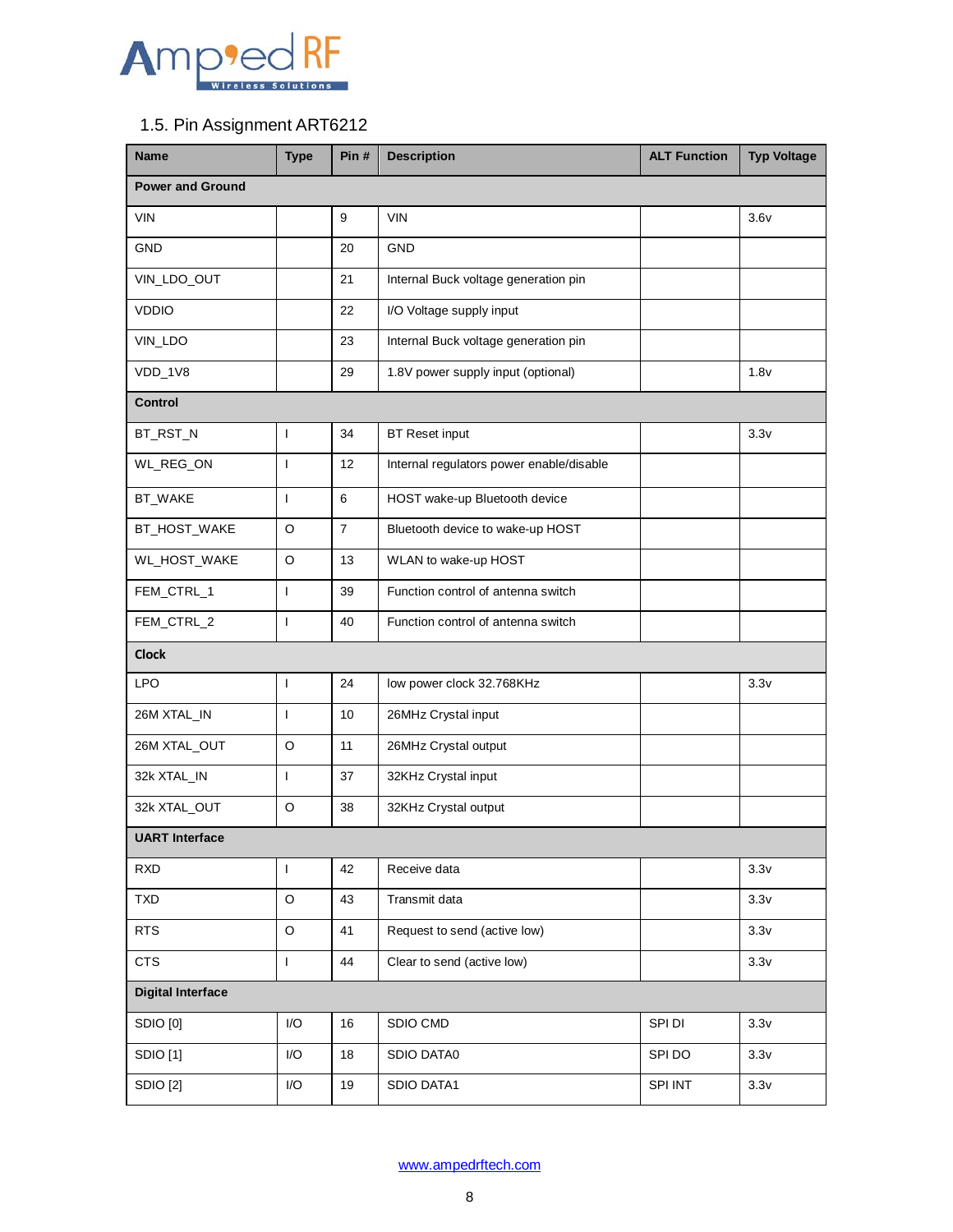

| SDIO [3]                             | I/O                      | 15             | <b>SDIO DATA3</b>                   | SPI CSN | 3.3v |
|--------------------------------------|--------------------------|----------------|-------------------------------------|---------|------|
| SDIO [4]                             | 1/O                      | 17             | <b>SDIO CLK</b>                     | SPI CLK | 3.3v |
| SDIO [5]<br>I/O                      |                          | 14             | <b>SDIO DATA2</b>                   |         | 3.3v |
| <b>SDIO INT</b><br>8<br>$\mathbf{I}$ |                          |                | SDIO external interrupt             |         | 1.8v |
| <b>5GHz Interface</b>                |                          |                |                                     |         |      |
| RF_IN_HB                             | $\overline{\phantom{a}}$ | $\overline{4}$ | 5GHz RF input                       |         |      |
| RF_OUT_HB                            | $\circ$<br>5             |                | 5GHz RF output                      |         |      |
| <b>External Antenna</b>              |                          |                |                                     |         |      |
| GND                                  |                          | $\mathbf{1}$   | GND                                 |         |      |
| WL_ANT                               |                          | $\overline{2}$ | Antenna port for WIFI               |         |      |
| 3<br><b>GND</b>                      |                          |                | <b>GND</b>                          |         |      |
| GND<br>31                            |                          |                | <b>GND</b>                          |         |      |
| 32<br><b>BLE ANT</b>                 |                          |                | Antenna port for BLE                |         |      |
| GND                                  |                          | 33             | GND                                 |         |      |
| GND<br>36                            |                          |                | <b>GND</b>                          |         |      |
| <b>NC Pins</b>                       |                          |                |                                     |         |      |
| <b>NC</b>                            |                          | 25             | Floating (Do not connect to ground) |         |      |
| NC                                   |                          | 26             | Floating (Do not connect to ground) |         |      |
| NC                                   |                          | 27             | Floating (Do not connect to ground) |         |      |
| NC                                   | 28                       |                | Floating (Do not connect to ground) |         |      |
| NC                                   |                          | 30             | Floating (Do not connect to ground) |         |      |
| <b>NC</b>                            | 35                       |                | Floating (Do not connect to ground) |         |      |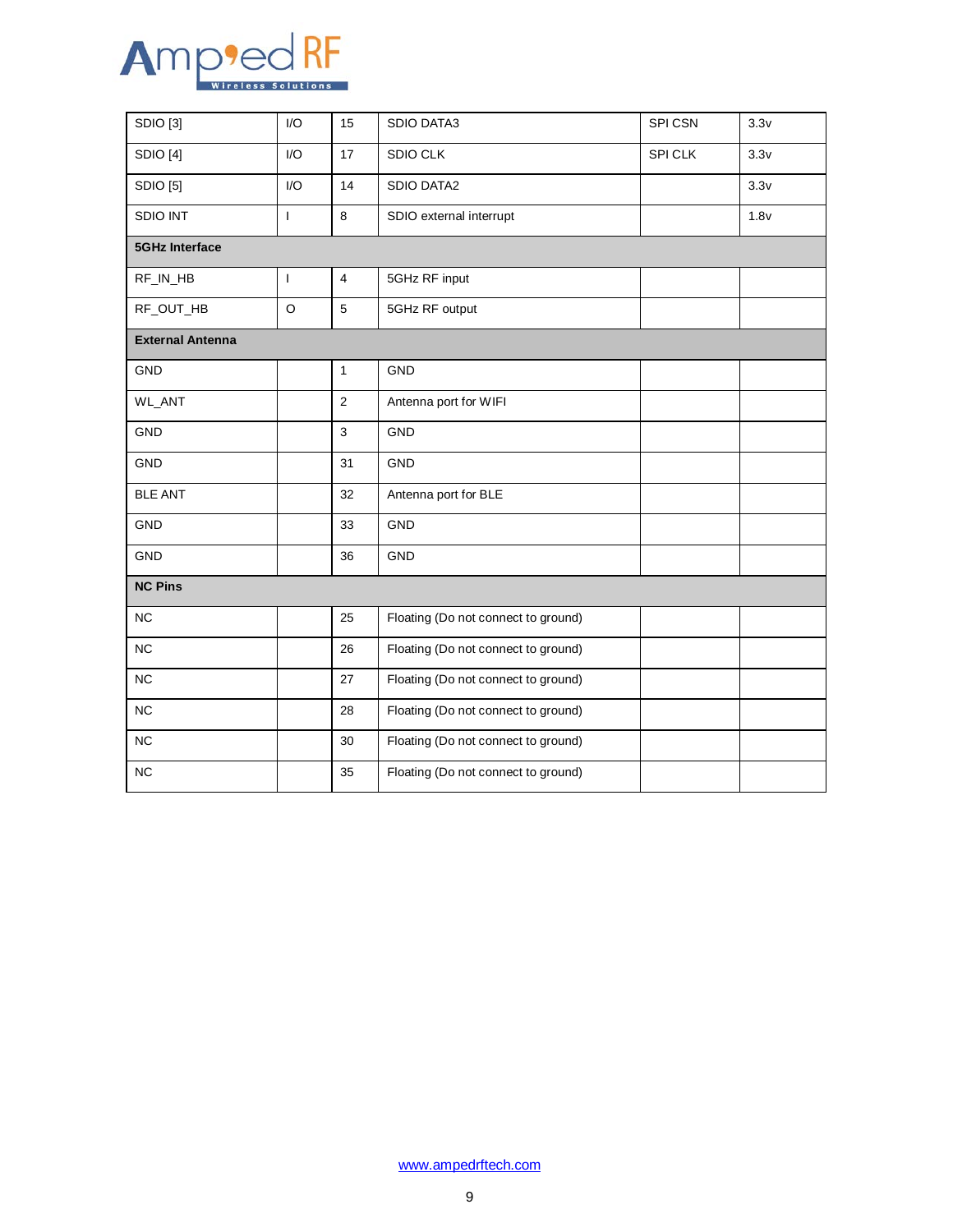

#### <span id="page-9-0"></span>1.6. Layout Drawing ART6212

Size: 12 mm x 12mm x 2.4 mm (height)

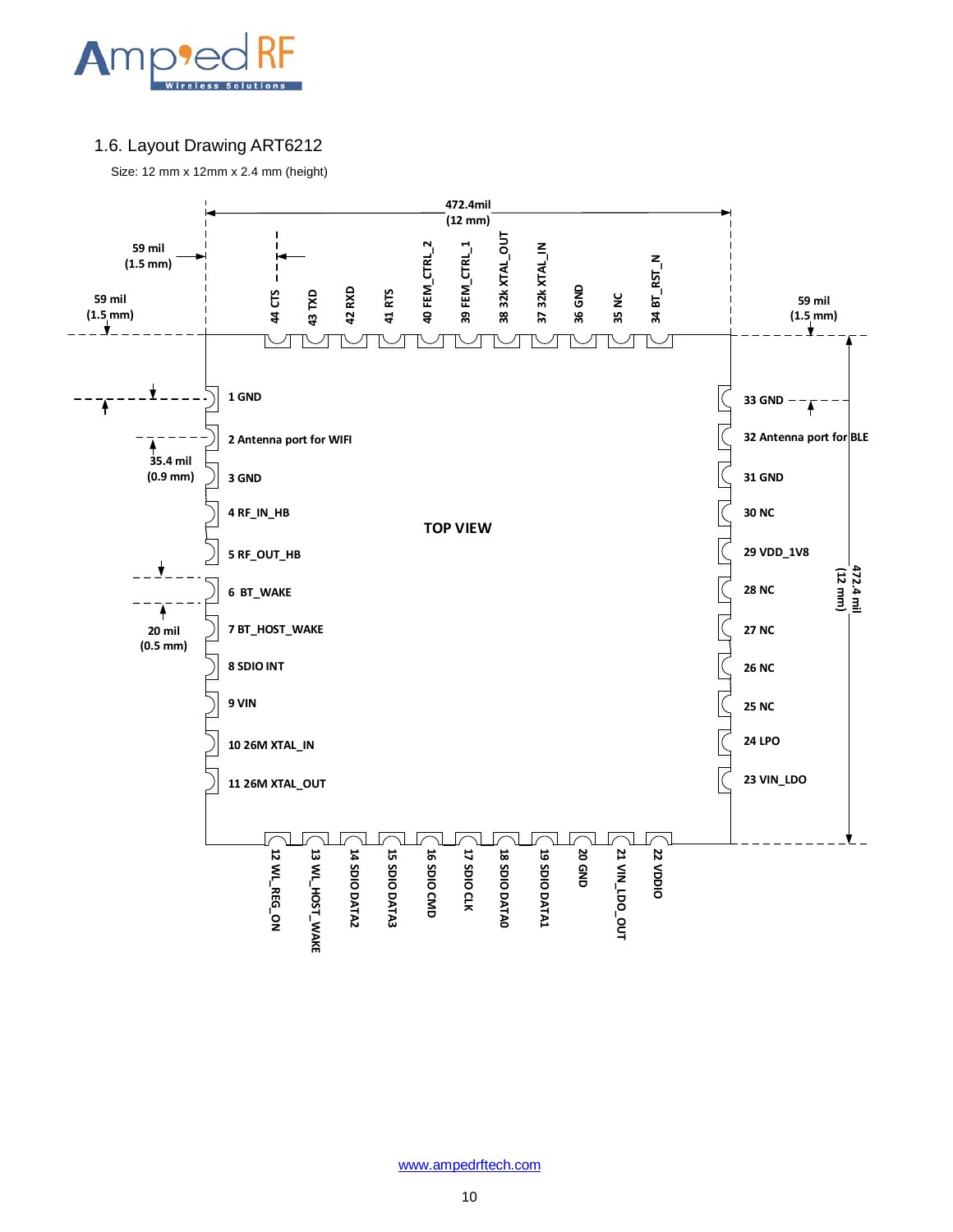

#### <span id="page-10-0"></span>**2. Hardware Design**

- All unused pins should be left floating; do not ground.
- All GND pins must be well grounded.
- Traces should not be routed underneath the module.
- 2.1. Module Reflow Installation

<span id="page-10-1"></span>The ART6212 is a surface mount Bluetooth module supplied on a 44 pin, 6-layer PCB. The final assembly recommended reflow profiles are:

For RoHS/Pb-free applications, Sn96.5/Ag3.0/Cu0.5 solder is recommended.

- Maximum peak temperature of 230° 240°C (below 250°C).
- Maximum rise and fall slope after liquidous of < 2°C/second.
- Maximum rise and fall slope after liquidous of < 3°C/second.
- Maximum time at liquidous of 40 80 seconds.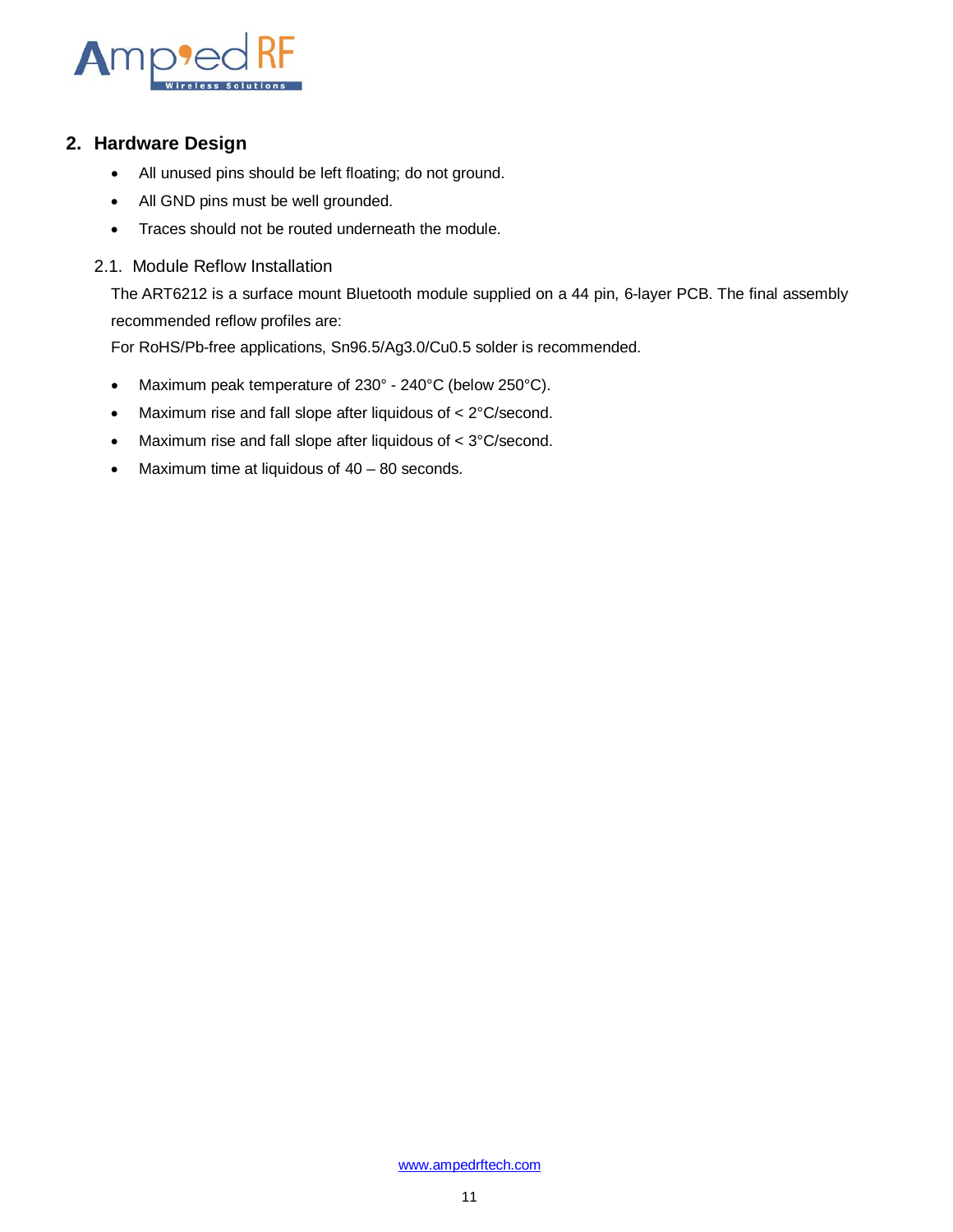

### <span id="page-11-0"></span>**3. Reference Design Example ART6212**

The follow circuits are examples of typical Linux based platform connections to the ART6212 module.



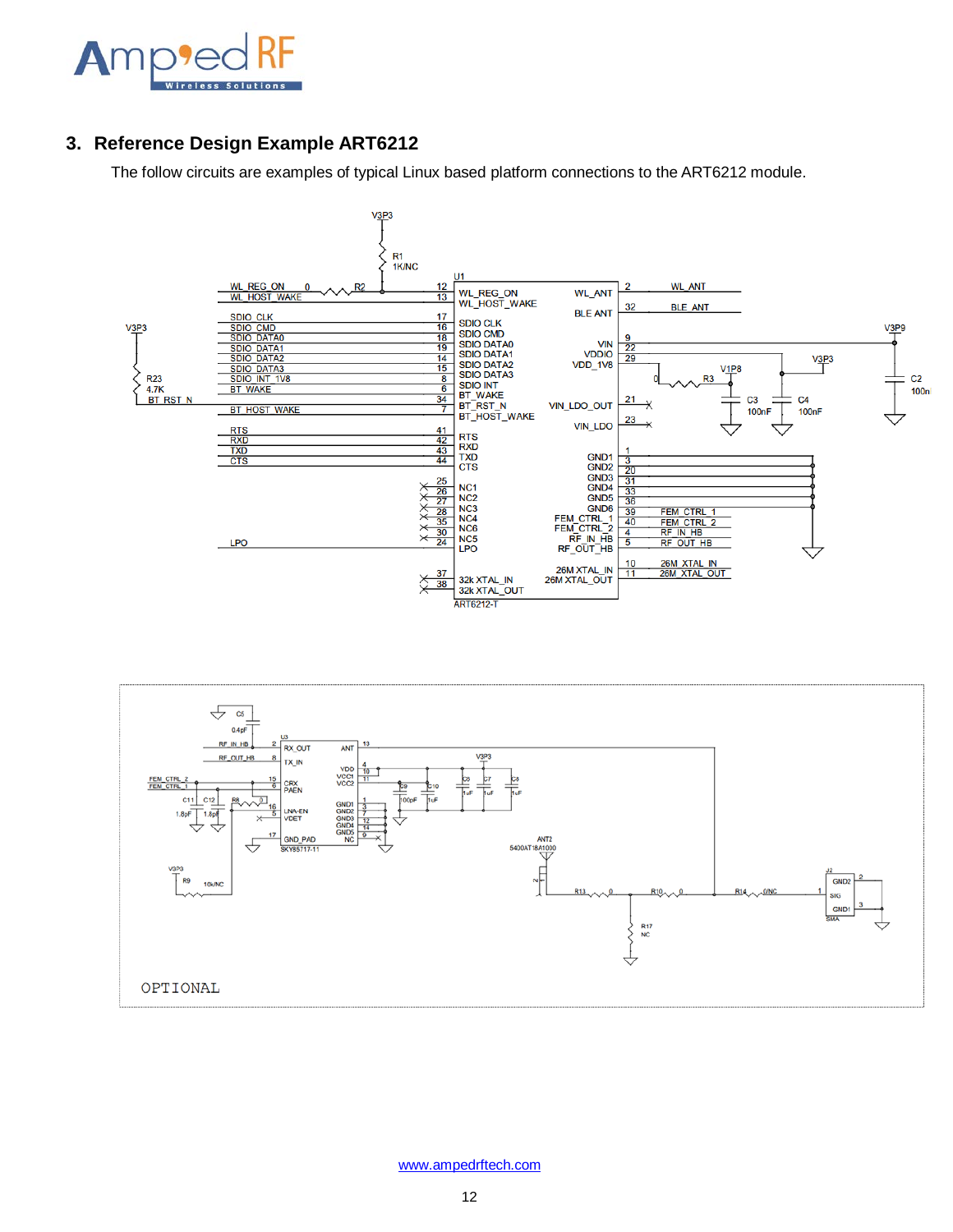



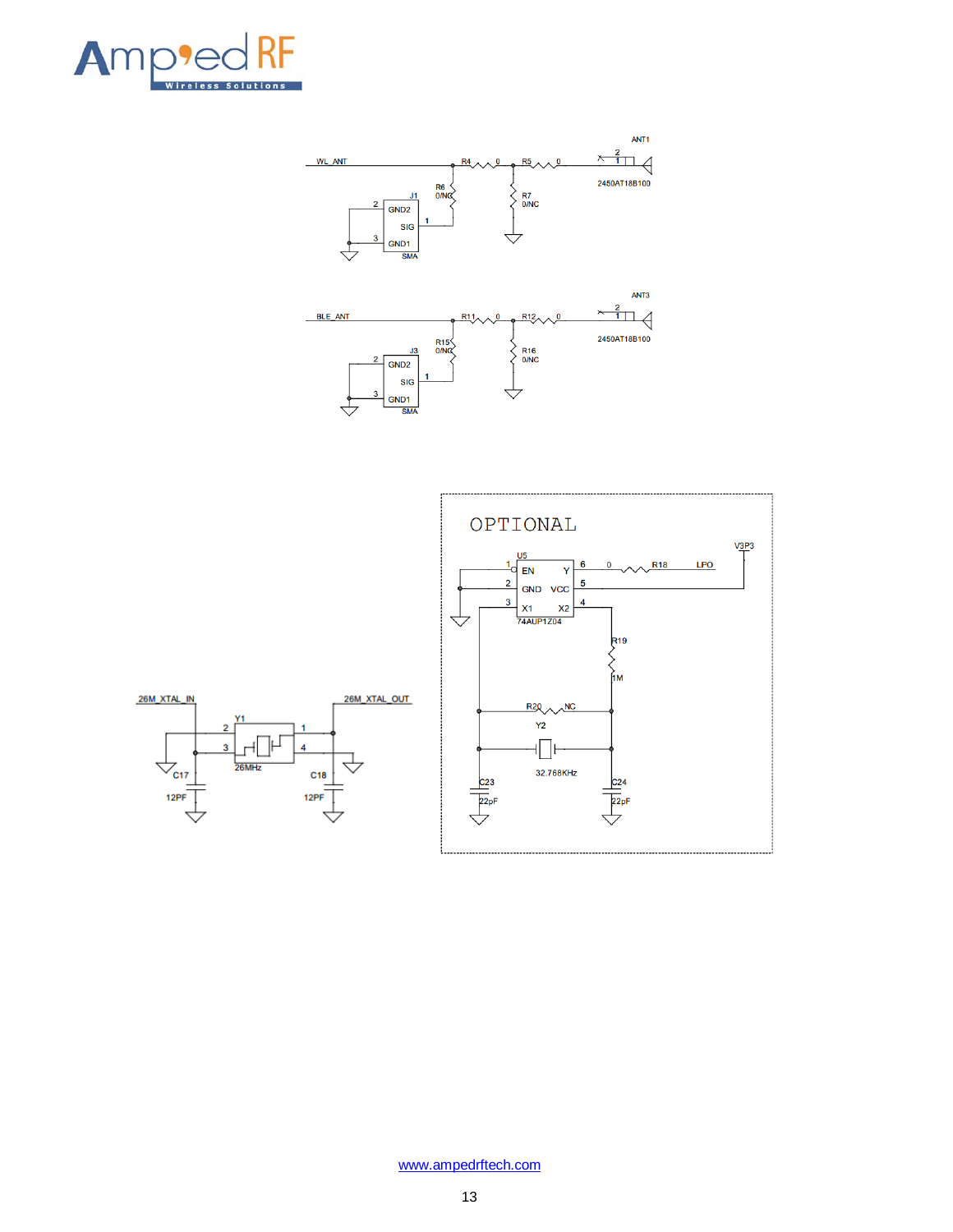



Note: It is recommended to use a 9pF load capacitance, 26MHz crystal (Y1), with 10ppm initial tolerance. Its load capacitors (C17, C18) are recommended to be from 12pF or 15pF depending the PCB layout traces. Capacitors' ESR are recommended to be 0.1ohm at 100MHz. The traces from the crystal to the ART6212 pads should be as short as possible, and avoid using vias.

#### <span id="page-13-0"></span>**4. Startup behavior**

#### <span id="page-13-1"></span>4.1. WL\_REG\_ON & BT\_RST\_N

These pins are always an input pins, active low, with a PD during reset. This signal MUST be active during power supplies initialization and, when all power supplies are stable, it must remain active low for at least 2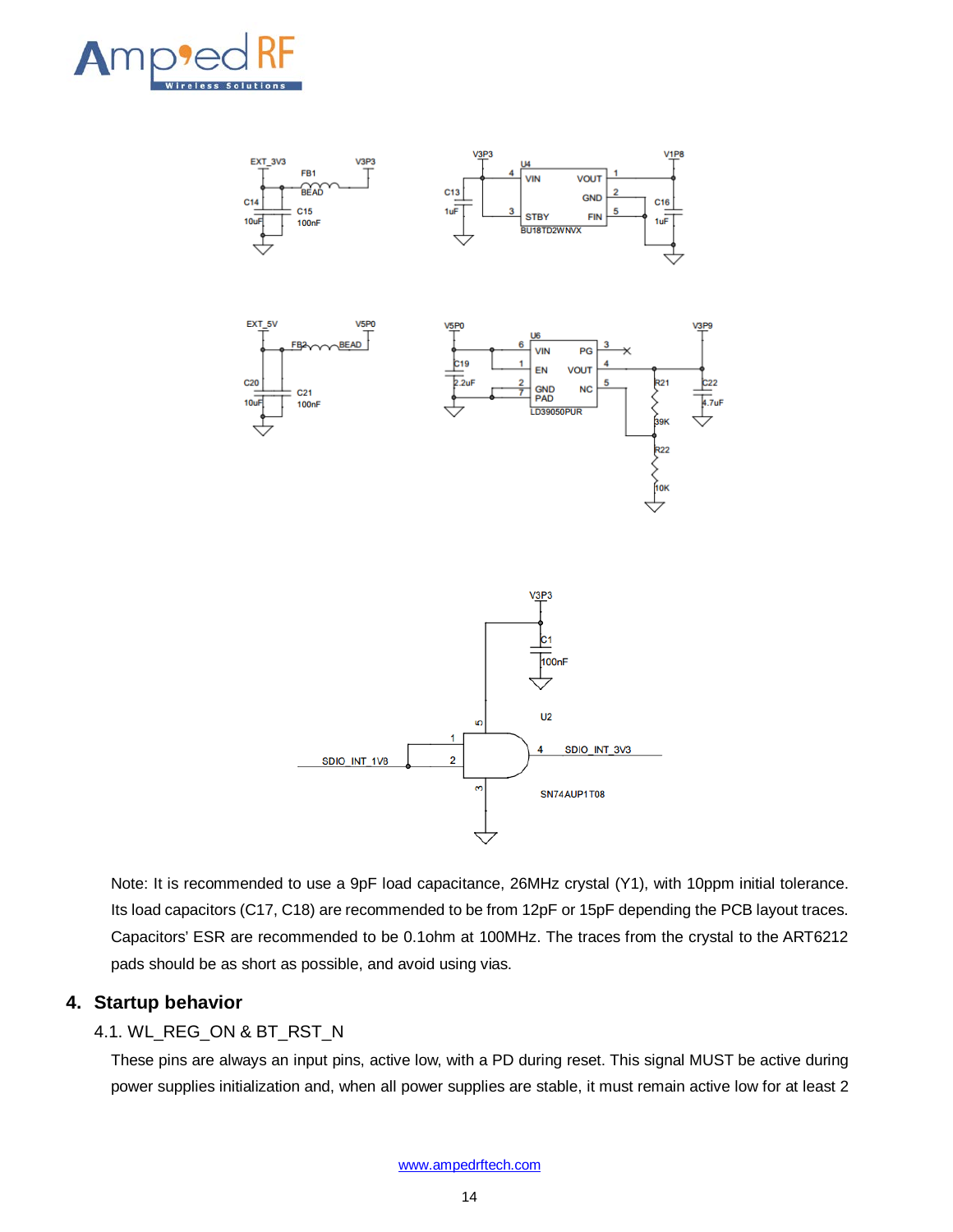

cycles of the slow clock in order to insure good reset functionality. When WL\_REG\_ON is low, the WIFI chip is power down. When BT\_RST\_N is low, the Bluetooth chip is power down.

<span id="page-14-0"></span>4.2. UART interface

UART\_CTS is an input with PU, UART\_RXD is an input with PU, UART\_TXD toggles from input PU to output High and UART\_RTS toggles from input PU to output Low 70ms after reset, enabling UART communication if needed.

#### 4.3. SDIO and SPI interface

SDIO DATA2 is the selection pin; the state of this pin is monitored on the rising edge of RESET.

- LOW selects SPI
- HIGH selects SDIO

### <span id="page-14-1"></span>**5. RF Path Control**

<span id="page-14-2"></span>5.1. ART6212 Control

| <b>Version</b> | <b>Path</b>                                      |
|----------------|--------------------------------------------------|
| ART6212-T      | WLAN 2.4GHz uses external ANT; BLE uses external |
|                | ANT: WLAN 5GHz uses external antenna             |

## <span id="page-14-3"></span>**6. Ordering Information**

| <b>Part Name</b> | <b>Description</b>                        |
|------------------|-------------------------------------------|
| ART6212-T-CM     | Combo WiFi and BLE v4.1                   |
|                  | External ant for WLAN/BLE 2.4GHz, ext LDO |
| ART6212-T-WF     | WiFi only                                 |
|                  | External ant for WLAN, ext LDO            |
| ART6212-T-BLE    | BLE v4.1 only                             |
|                  | External ant for BLE, ext LDO             |
| ART6212-S-CM     | Combo WiFi and BLE v4.2.                  |
|                  | External ant for WLAN/BLE 2.4GHz, ext LDO |